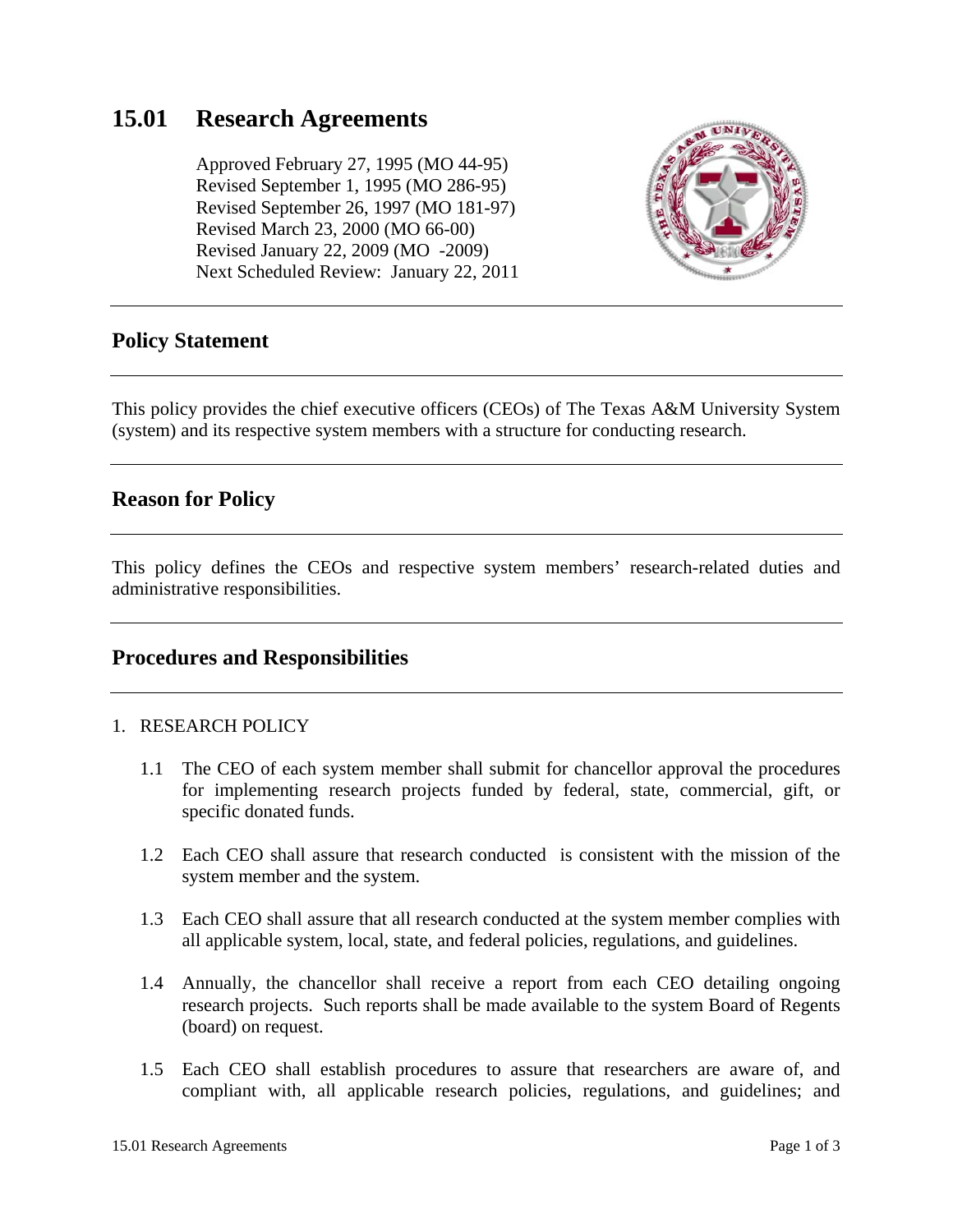noncompliance shall be grounds for dismissal of the individual and/or suspension of the project.

### 2. INITIATION OF AGREEMENTS

It shall be the policy of the system to cooperate whenever possible, within the limits of its means and responsibilities, with individuals, government agencies, corporations or other outside parties in the solution of problems of mutual interest. The initiative for effecting such cooperative arrangements, including the establishment of grants-in-aid for the support of research work, may be assumed either by a system member or by an outside party.

### 3. CONTROL OF RESEARCH PRODUCTS

In general, the results of investigations by, or under the direction of, the research or teaching staffs of the system during the course of their regularly assigned duties shall become the property of the system and shall be so used and controlled as to produce the greatest benefit to the public and to the system.

### 4. ADVERTISING POLICY

If the results expected from a cooperative undertaking are such that the outside party desires to use the name of the system or a system member in its advertising, provisions for such use shall be included in a written agreement. Advertising referring to these results shall be so worded as not to imply the endorsement by any system member or the system of a specific product or producer, and shall reflect credit upon the system, its personnel and its activities.

# 5. RELATIONSHIPS WITH TEXAS A&M RESEARCH FOUNDATION

- 5.1 The Texas A&M Research Foundation (the Foundation), acting at the request of the system and/or its members, enters into various grant and contractual agreements with entities external to the system for the conduct of research and other activities. These activities, referred to as "projects," are performed cooperatively through the use of facilities and personnel of the system and the Foundation. The interests of the system and the Foundation are the same in the performance of these projects: the fulfillment of the system's missions of education, research and service to the citizens of the state of Texas and the nation.
- 5.2 The chancellor shall develop and maintain a master agreement setting forth the relationship between the Foundation and the system. Such agreement shall be approved by the board. System members may implement addendum agreements specifying practices and procedures relating to their relationship with the Foundation. The master agreement shall provide that the primary role of the Foundation is to administer business affairs, serving as the contracting office and representative of the system in relations with the sponsors and prospective sponsors. The master agreement shall also address the questions of ownership and use of equipment acquired with sponsor funds, and other matters pertinent to the relationship.
- 5.3 The Foundation may act on behalf of the system, the system member, and the Foundation in accepting and administering grants, agreements or contracts with